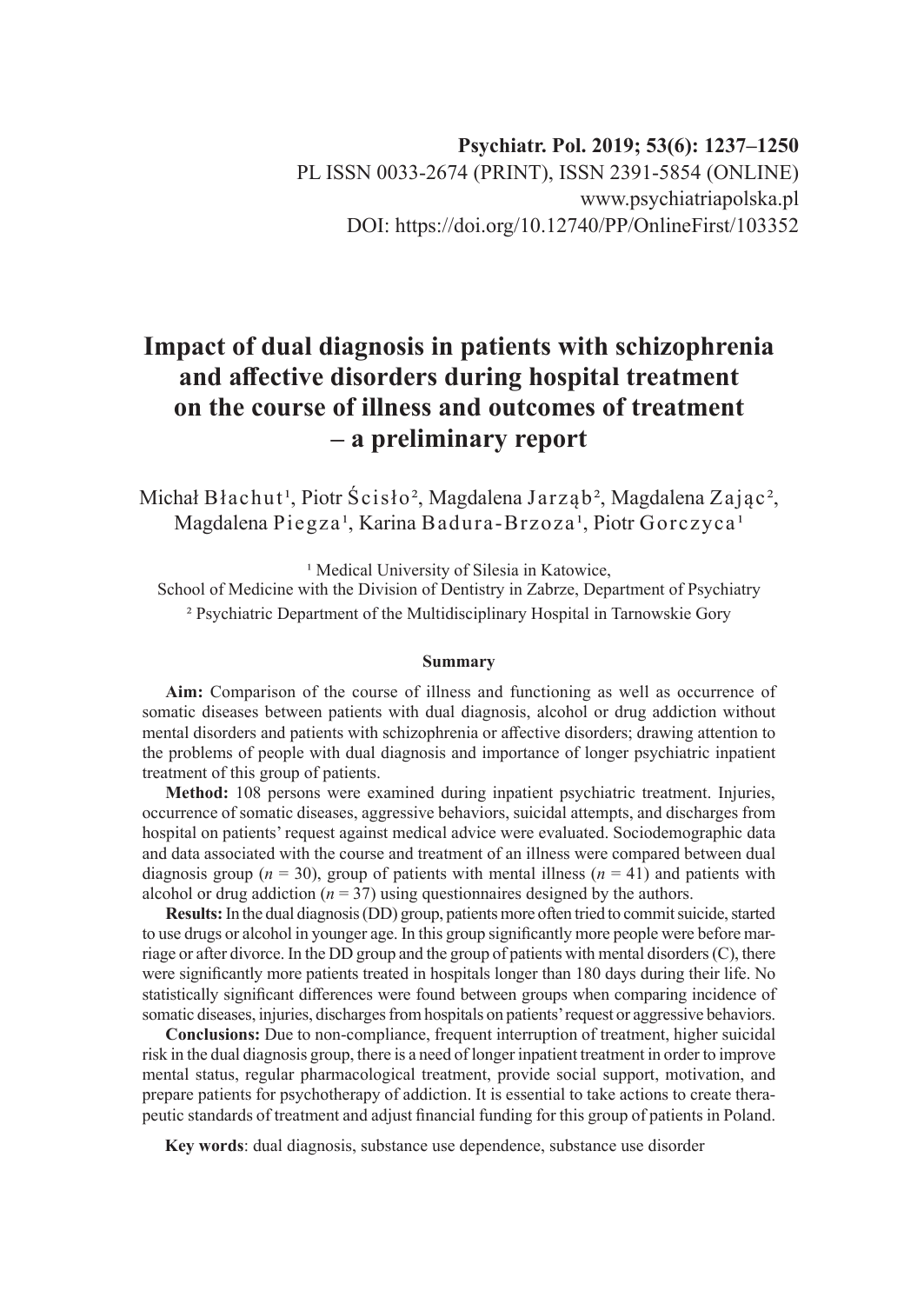#### **Introduction**

Dual diagnosis (DD) is a clinical term which describes co-occurrence of a mental disorder and disorders associated with psychoactive substance abuse (PS) in the same person [1, 2]. There is a necessity of separation of this group of patients both from patients treated psychiatrically and those treated for addiction. It results from multiple diagnostic and therapeutic difficulties such as: problems with differentiation of symptoms of mental illness from disorders associated with psychoactive substance abuse, lack of compliance among people with DD in psychiatric as well as rehab treatment, homelessness, lack of community support, aggression, breaking the law, lack of uniform standards for treating patients with DD.

This is a non-homogenous group to which one can equally include persons diagnosed with persistent mental illness, personality disorders and anxiety disorders [3–5]. During the last several decades many studies have been conducted in the world which confirm that people with DD constitute about 30–40% of addicted people and 16–50% of mentally ill people [6–10]. Patients with DD obtain in studies worse outcomes of treatment, they are hospitalized more often, show more aggressive behavior, commit suicide trials more often, more frequently become homeless, and their symptoms of mental illnesses are more severe and resistant to treatment [7, 10–14]. These studies concern various groups of patients treated both on outpatient basis and in inpatients departments. They involve people with various diagnoses of mental and personality disorders.

The importance of factors like: abuse of PS, poor compliance in treatment, rare contacts with medical centers in the course of development of the risk of violence, aggression and breaking law by mentally ill persons abusing PS is emphasized [8, 13]. However, there are few analyses comparing functioning and treatment of patients diagnosed with schizophrenia and affective disorders abusing and non-abusing psychoactive substances with people who are only addicted, all of which are treated in a closed general psychiatric ward in Polish population.

In 2013, a group of authors of this article published the outcomes of a research concerning medical documentation of people hospitalized psychiatrically between 1994 and 2005 and pointed out that about 30% of people with addictions showed symptoms of mental illnesses and 8% people hospitalized psychiatrically had symptoms of dual diagnosis [7]. Multiple clinical observations indicate low efficacy of treatment, aggression, breaking the law, noncompliance during treatment, problems with starting and maintaining therapy by the patients with DD. These force professionals to take some action in order to improve care and treatment of people with DD [5, 9, 10, 12, 15–21]. In the literature, the problem of persecution of people with DD and troubles associated with it are highlighted – it creates the necessity of adjusting therapeutic programs for prophylaxis purposes [22].

In Poland, there is a significant problem of shortage of places where long-term therapy for both mental illness and dependency could be held. Therefore people with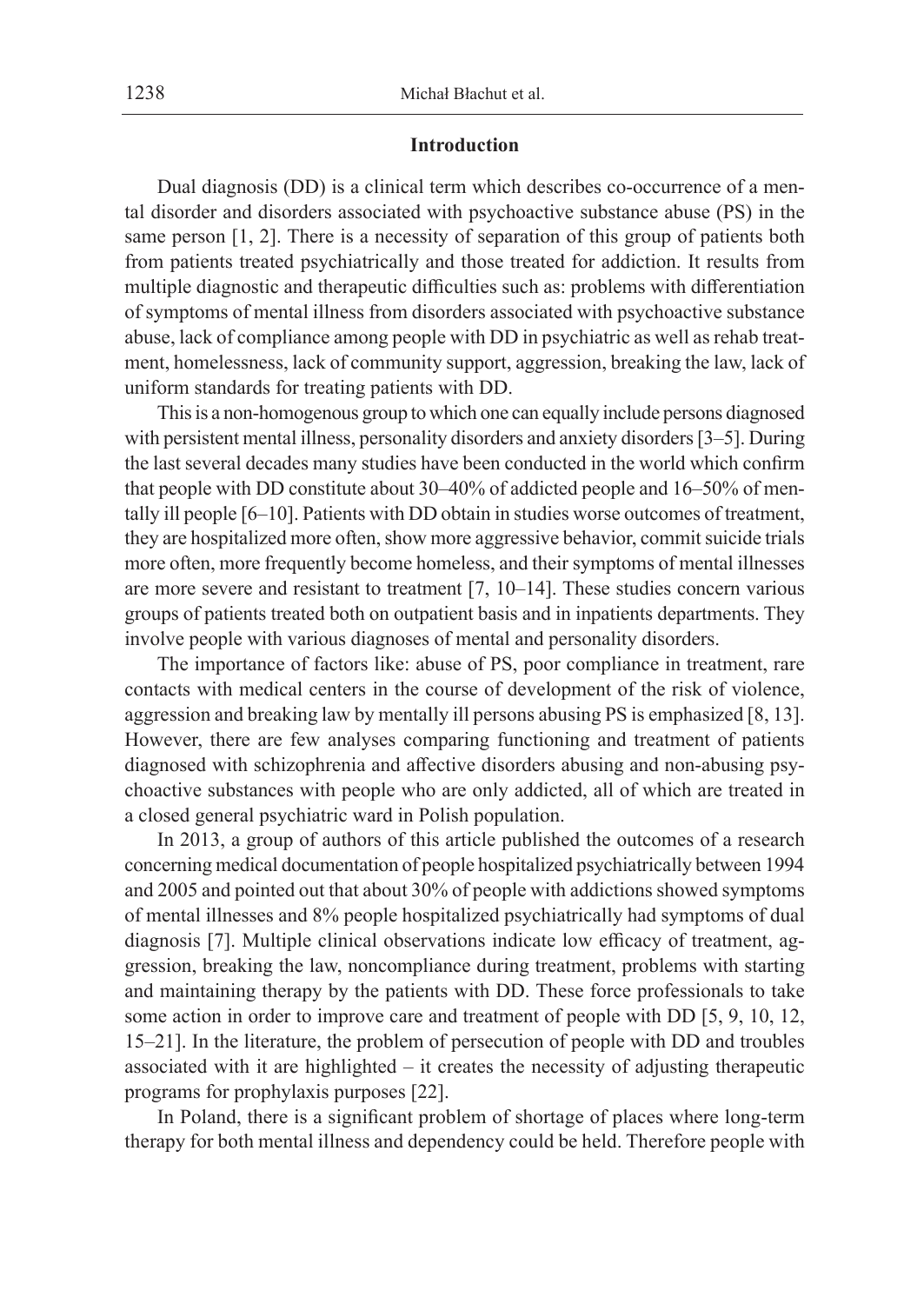DD are very often rehospitalized in general psychiatric wards due to exacerbation of symptoms of mental disorders or complications associated with alcohol or other PS dependence. A too early discharge of patients with DD from psychiatric wards (before remission of the symptoms of illness) is observed due to active symptoms of dependence or discharge of people with active mental illness from rehab centers because of lack of conditions and possibility to treat psychotic disorders, which constitute obstacles to use various forms of dependence treatment (including psychotherapy) [7, 12, 16, 19].

There are scientific data regarding differences in the DD group between patients with bipolar disorder (BD), unipolar depression (UD) and schizophrenia. It has been pointed out that age of patients with schizophrenia and PS dependence is lower in comparison to patients with DD suffering from depression. Examined people with DD suffering from schizophrenia had lower level of education in comparison to people with BD. Moreover, patients with DD and BD less common suffered from somatic diseases in comparison to others. There was a research in which people with DD and depression constituted a group with the highest mean age and more often continued work, but also more often suffered from additional somatic diseases. The worse functioning of patients with schizophrenia abusing PS in comparison to people with DD and BD has been described [23]. In other articles, more frequent usage of new stimulants in the DD group with bipolar disorder has been pointed out [24].

Clinical observations and conducted research point to problems encountered by people with DD. The most difficult problem seems to be the noncompliance in treatment, aggression, suicidal attempts, lack of social support, homelessness, and lack of means of self-maintenance. Studies concerning patients with DD and character of cooccurring disorders and a way of functioning of this group can lead to improvement of treatment conditions and change in standards of therapeutic procedures, especially taking into consideration the need of longer period of treatment and organization of medical and social support.

#### **Aim**

The aim of the study was to compare the course of an illness and functioning of patients with the diagnosis of mental illness (schizophrenia or unipolar or bipolar affective disorder), addiction and a double diagnosis (illness and addiction). The occurrence of somatic diseases and injuries in the studied groups was also assessed.

This work is an introduction to several years of prospective observation of the studied groups of patients

The following research hypotheses were formulated:

H1: Patients with DD have a more severe course of the illness, require longer hospitalizations, more often show aggressive behaviors, more often undertake suicidal attempts, and suffer from somatic diseases more frequently.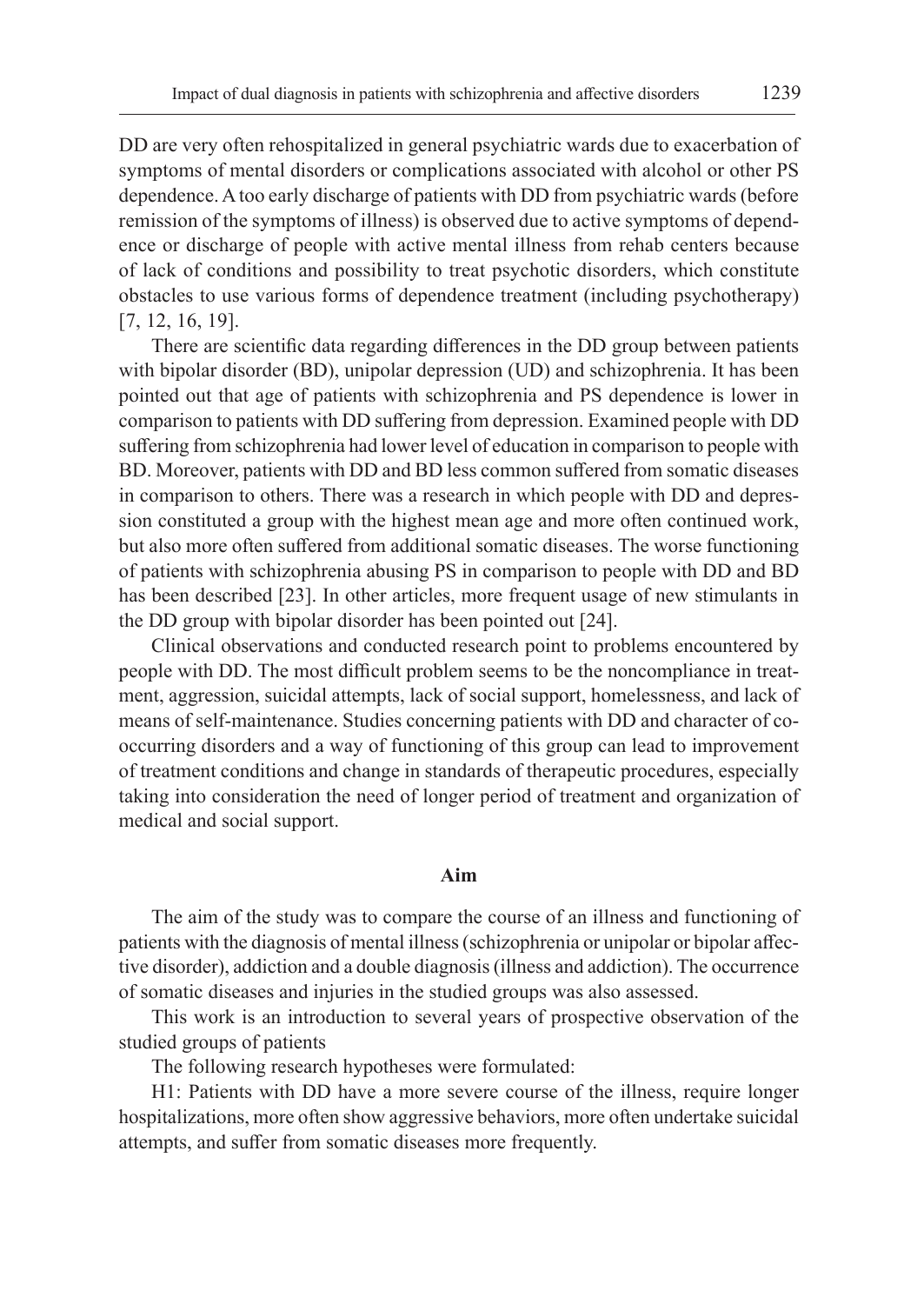H2: DD patients more often than other groups live alone, do not have a permanent employment, require aid from state institutions (labor offices, social welfare centers)

### **Methods**

Three groups of patients were formed from persons hospitalized in a closed psychiatric ward in Tarnowskie Gory between 2014 and 2016: (1) patients diagnosed with paranoid schizophrenia (F20) or unipolar and bipolar affective disorder (F30–F33) – 41 people; (2) patients with a diagnosis of psychoactive substance dependence (F10–F19 except for addiction to tobacco and benzodiazepines) – 37 people; and (3) patients with a double diagnosis – with the diagnosis of addiction and mental illness (schizophrenia or affective disorder with psychoactive substance dependence, except for tobacco and benzodiazepines) – 30 people. Diagnoses of paranoid schizophrenia, affective disorders and PS dependence were established according to ICD-10 criteria.

The study was conducted using original questionnaires, surveys containing information about the duration and the course of the current illness/addiction, duration of treatment, history of psychoactive substance use, information concerning the occurrence of mental illnesses in the family, suicidal attempts, hospital discharges on patient's demand, aggressive behavior, occurrence of significant accidents, head injuries, loss of consciousness, additional somatic diseases, information concerning the source of income, professional activity, current social situation.

The study included people who:

- signed an informed consent to participate in the study;
- were over 18 years old;
- were hospitalized between 2014 and 2016.

#### Whereby:

- diagnosis of paranoid schizophrenia (F20), unipolar affective disorder (F32, F33), bipolar affective disorder (F30, F31) and lack of data indicating harmful usage or addiction to psychoactive substances (except for tobacco and benzodiazepines) – qualification to the study group of persons with mental illness without addiction  $(C - control group)$ ;
- diagnosis of co-occurrence of mental illness: paranoid schizophrenia (F20), unipolar affective disorder (F32, F33), bipolar affective disorder (F30, F31) with psychoactive substance dependence (F10–F19), except for tobacco and benzodiazepines – qualification to a group of people with double diagnosis  $(DD)$ ;
- diagnosis of psychoactive substance dependence (F10–F19), except for tobacco and benzodiazepines addiction – qualification to the group of addicted people (A).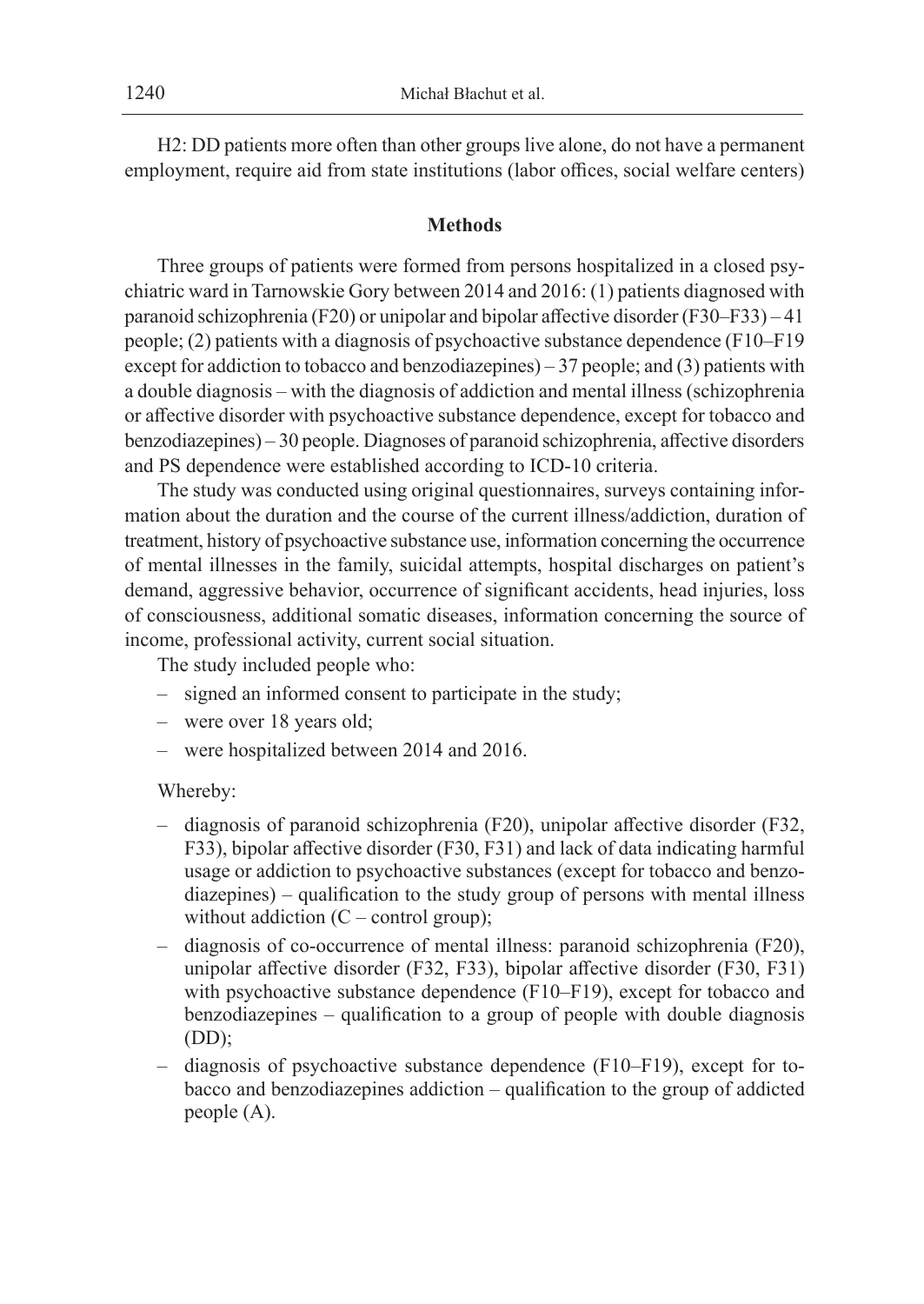Withdrawal or lack of consent to participate in the study were exclusion criteria.

The course of the illness was assessed on the basis of the total length of the current (from the diagnosis of the illness) hospital treatment and the number of hospitalizations, the frequency of the occurrence of aggressive behavior in the interview and documentation of individual patients, suicidal attempts, and discharges from hospitals despite medical recommendations. Sociodemographic data were analyzed and compared between groups. The occurrence of somatic diseases and injuries in particular groups was examined.

The analysis used the following statistical methods:  $\chi^2$  test, Wilcoxon test, Kruskal-Wallis test, Mann-Whitney test with Benjamini-Hochberg and Bonferroni corrections. The level of statistical significance was considered at  $p \leq 0.05$ .

The Bioethical Commission of the Medical University of Silesia issued the decision of KNW/0022/KB1/149/14 dated 16.12.2014 on the lack of contradictions for conducting this study.

### **Results**

The study began in December 2014, 108 people, who finished hospital treatment and were referred for further treatment in an outpatient clinic, agreed to participate in it. Among people who consented to participate in the study, men prevail. Three research groups were created: (1) double diagnosis group (DD) – people with a double diagnosis of mental illness and addiction, consisting of 30 people; (2) group of addicts  $(A)$  – 37 people diagnosed only with alcohol and other psychoactive substances addiction; (3) control group  $(C)$  – patients with a diagnosis of mental illness, 41 people. Sociodemographic data and the course of the current treatment of the patients were analyzed.

|                      | A GROUP ( $N = 37$ )   | DD GROUP ( $N = 30$ )  | C GROUP ( $N = 41$ )   |
|----------------------|------------------------|------------------------|------------------------|
| Mean age             | 41.2                   | 38.1                   | 42.8                   |
|                      | Number of patients (%) | Number of patients (%) | Number of patients (%) |
| Male sex             | 31                     | 29                     | 38                     |
| Female sex           | 6                      |                        | 3                      |
| Married              | 12 (32.4%)             | $4(13.3\%)^*$          | 16 (39%)               |
| Single               | 25 (67.6%)             | 26 (86.7%)*            | 25 (61%)               |
| Primary education    |                        |                        | 3                      |
| Vocational education | 20                     | 6                      | 6                      |
| Secondary education  | 8                      | 11                     | 19                     |
| University education | $2(5.4\%)$             | 5(16.7%)               | 13 (31.7%)             |

Table 1. **Sociodemographic data of the three compared groups of patients**

*table continued on the next page*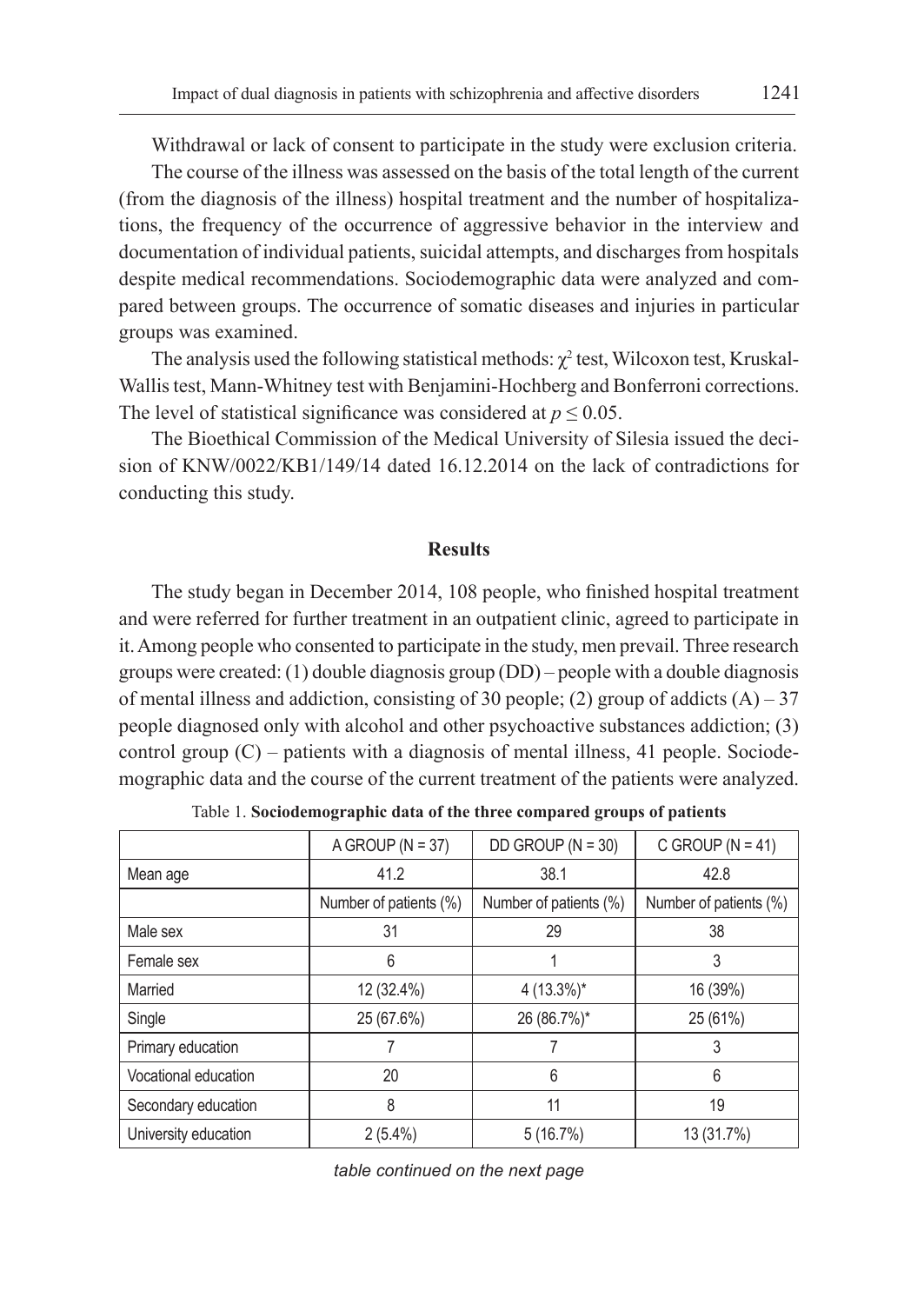| Full-time job,                                         | 18 (48.7%)  | $9(30\%)$      | 15 (36.6%)     |  |
|--------------------------------------------------------|-------------|----------------|----------------|--|
| own business                                           |             |                |                |  |
| Disability pension                                     | 1(2.7%)     | 10 (33.3%)     | 14 (34.2%)     |  |
| Retired                                                | 0           | $\overline{2}$ | $\overline{2}$ |  |
| Financially supported by<br>the family                 | 12 (32.4%)  | 7(23.3%)       | 8 (19.5:%)     |  |
| Social welfare/<br>unemployment benefit                | 6           | $\overline{2}$ | $\overline{2}$ |  |
| Somatic diseases                                       | 14 (37.9%)  | $9(30\%)$      | 16 (39%)       |  |
| Accidents and injuries with<br>a loss of consciousness | 12 (32.4%)  | 7(23.3%)       | 8(19.5%)       |  |
| Living with family                                     | 31 (83.8%)  | 22 (73.3%)     | 33 (80.5%)     |  |
| Living alone                                           | $6(16.2\%)$ | 8 (26.7%)      | 8 (19.5%)      |  |
| The mean age at starting<br>treatment                  | $34.2*$     | $28.5*$        | 31             |  |
| The number of patients<br>hospitalized over 180 days   | $4(10.8\%)$ | 14 (46.7%)*    | 17 (41.5%)*    |  |
| The number of patients<br>hospitalized up to 30 days   | 13 (35%)*   | 2(6.67%)       | 7(17%)         |  |
| The average number of<br>hospitalizations              | 44          | 4.9            | 5.6            |  |
| Aggressive behavior                                    | 11(29.7%)   | 15 (50%)       | 14 (34.1%)     |  |
| Suicidal attempts                                      | 6(16.2%)    | 16 (53.3%)*    | 15 (36.6%)     |  |
| Discharge on patient's<br>request                      | 8(21.6%)    | 11 (36.7%)     | 12 (29.3%)     |  |

\*– statistically significant result ( $p \le 0.05$ )

There were no statistically significant differences between groups regarding age  $(\chi^2 = 2.25; df = 2; p = 0.33)$ . There was a difference between groups regarding mean age at staring treatment ( $\chi^2 = 6.28$ ;  $df = 2$ ;  $p = 0.04$ ). Patients in the DD group started treatment statistically significantly earlier compared to the A group ( $p = 0.048$ ). The sex ratio between groups was not analyzed due to low number of females who agreed to participate in the study. In the DD group, there were statistically significantly more unmarried or divorced people  $(87%)$  compared to the C  $(61%)$  and A  $(68%)$  groups, and significantly less married people (13%) compared to the other groups: C (39%) and A (32%). Somatic diseases as well as injuries and accidents did not occur statistically more frequently in the DD group in comparison to other groups ( $p = 0.7$ ). In the group of addicts  $(A)$ , there was statistically the highest number of people  $(35%)$ whose duration of all hospitalizations did not exceed 30 days in total compared to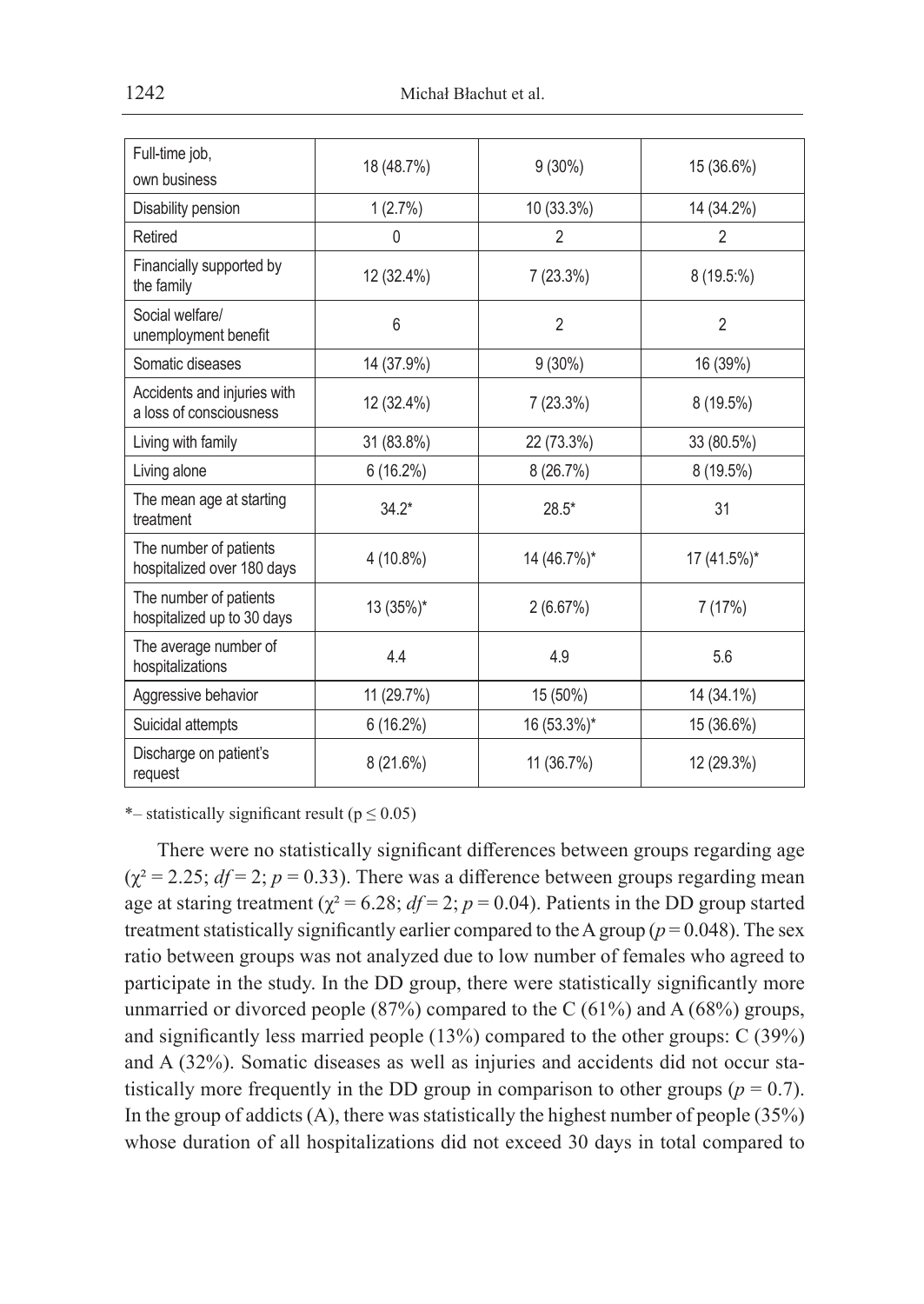other groups (DD 6.7%; C 17%;  $p = 0.01$ ). In the DD and C groups, there was statistically the largest number of people whose total duration of all hospitalizations exceeded 180 days ( $p = 0.01$ ), whereas there was no significant difference between the DD and C groups.

There were no significant differences between the groups in terms of the number of patients who were in total hospitalized more than 8 times, similarly the average number of hospitalizations in individual groups did not differ statistically ( $\gamma^2 = 1.63$ ;  $df = 2$ ;  $p = 0.44$ ). Patients who were addicted without an additionally diagnosed mental illnesses were hospitalized shorter, however, the number of re-hospitalizations did not differ between the study groups.

In the group of people with double diagnosis (DD), patients statistically significantly more often attempted suicide (53.3%;  $p = 0.005$ ) compared to the C (36.6%) and A (16.2%) groups. Discharges from hospitals at patient's own request ( $p = 0.39$ ) and the occurrence of aggressive behaviors did not differ significantly between groups  $(p = 0.21$ . In the DD group, statistically more people under 20 years of age started to abuse PS in comparison to the A group.

In the A group, there were statistically more people whose source of income was full-time job or own business  $(48.7%)$  than in the DD  $(30%)$  and C  $(36.6%)$  groups. Disability pension benefits were significantly more frequent in the group of the mentally ill and the DD group – one third of patients in these groups – in comparison to addicted persons. There was no statistically significant difference between the groups in terms of the number of people living alone, in the DD group, however, the number of those patients was the highest  $(26.7%)$  in comparison to the A  $(16.2%)$  and C  $(19.5%)$ groups. All groups did not differ regarding level of education.

| Factor level | Minimum          | 10%  | 25% | Median | 75%   | 90%                 | Maximum |
|--------------|------------------|------|-----|--------|-------|---------------------|---------|
| DD           | $4^\circ$<br>I U | Д    | 15  |        | 20.75 | っっ<br>$\cup$ $\cup$ | 43      |
|              |                  | 13.8 |     | 20     | 30    | 40.2                | 49      |

Table 2. **Statistical data concerning the age of onset of psychoactive substance abuse in the DD and A groups**

Means and standard deviations

| Factor<br>level | <b>Number</b><br>of people | Mean    | Standard<br>deviation | Standard error<br>of the mean | Lower endpoint of<br>the 95% confidence<br>interval | Upper endpoint of<br>the 95% confidence<br>interval |
|-----------------|----------------------------|---------|-----------------------|-------------------------------|-----------------------------------------------------|-----------------------------------------------------|
| <b>DD</b>       | 30                         | 20.2308 | 8.29124               | 1.6260                        | 16.882                                              | 23.580                                              |
| A               | 37                         | 24.2703 | 9.65415               | 1.5871                        | 21.051                                              | 27.489                                              |

Wilcoxon / Kruskal-Wallis Tests (Rank sums)

*table continued on the next page*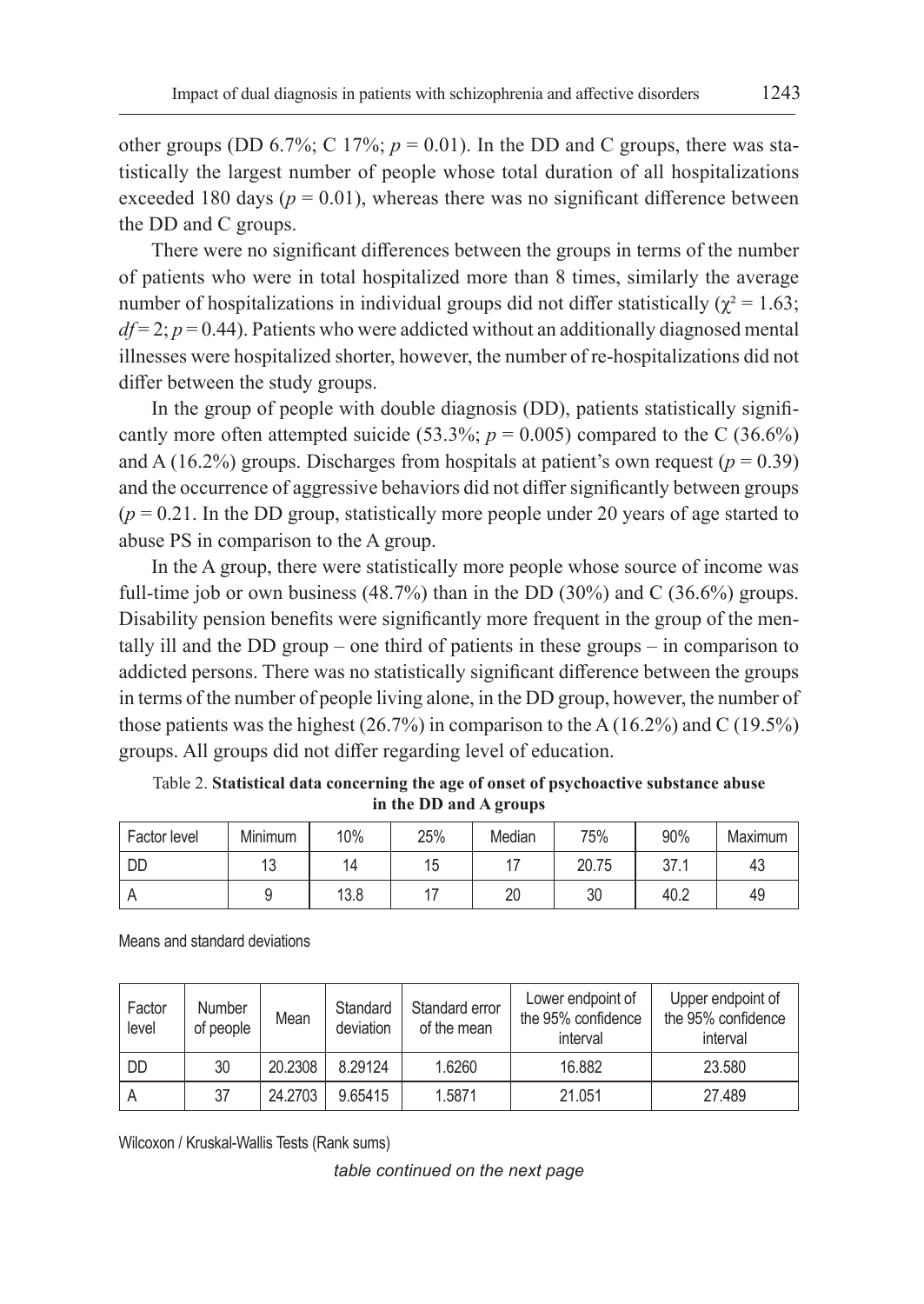| Factor level | Number of<br>people | Rank sum | Expected rank sum | Rank mean | (Mean-Mean0)/Standard<br>deviation0 |
|--------------|---------------------|----------|-------------------|-----------|-------------------------------------|
| DD           | 30                  | 786.35   | 832.000           | 26.2115   | $-2.099$                            |
|              | 37                  | 1334.50  | 1184.00           | 36,0676   | 2.099                               |

2-sample test, normal approximation

|      |           | Prob> Z   |  |
|------|-----------|-----------|--|
| 6815 | $-209887$ | $0.0358*$ |  |

1-Way Test, ChiSquare Approximation

| Chi-Square | Degrees of freedom | Prob>Chi-Square |
|------------|--------------------|-----------------|
| 4.4347     |                    | $0.0352*$       |



Figure 1. **The number of patients in the examined groups treated in the hospital during different periods of life over 180 days**

In the DD group, 22 people were diagnosed with schizophrenia (73%), 8 people (27%) – with unipolar and bipolar affective disorders BD (4 patients with UD, 4 with BD). In the C group, 19 patients were diagnosed with schizophrenia, 12 people – with BD and 10 people – with UD.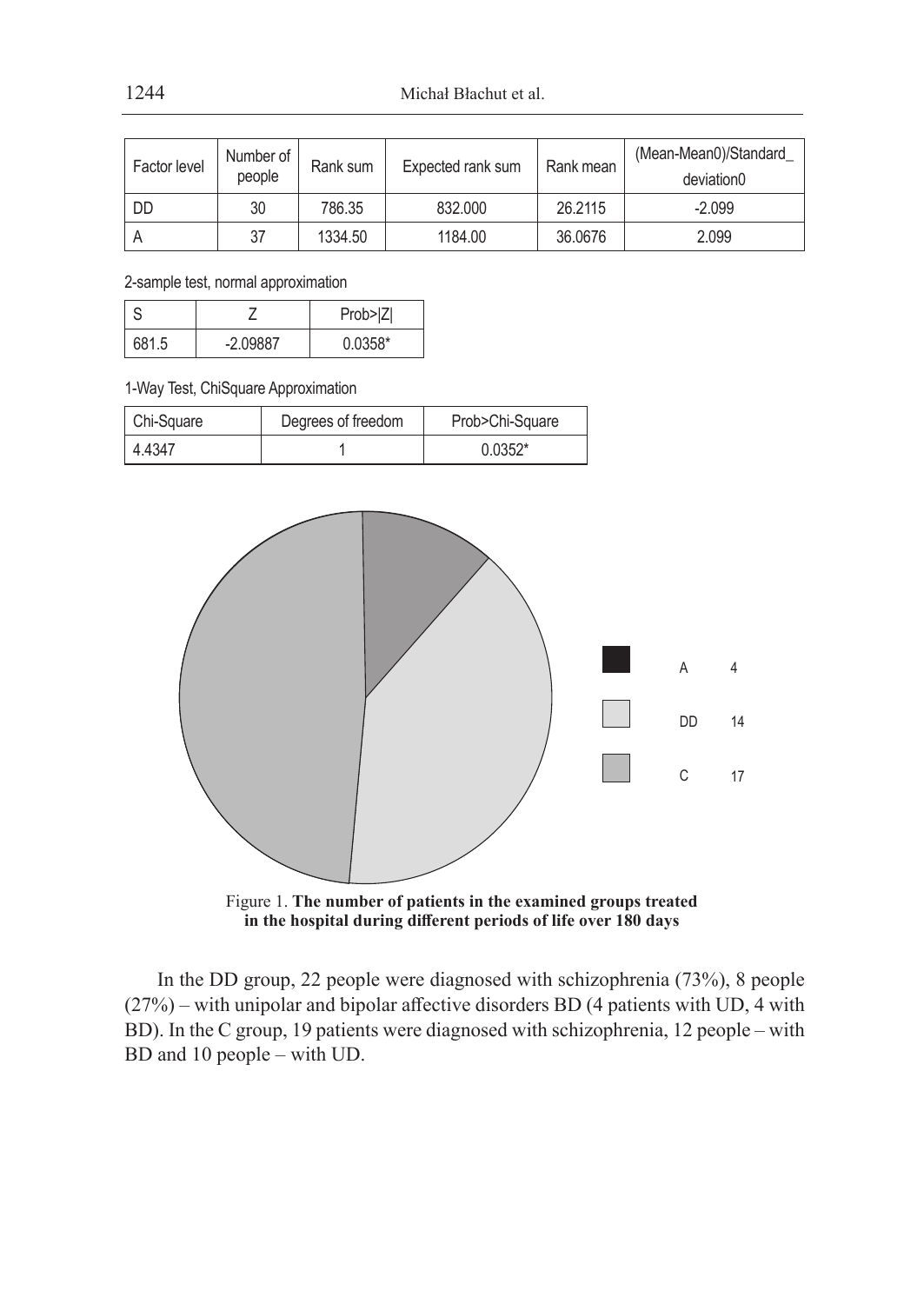

#### **Discussion**

The results of this study are preliminary because all three groups are being selected for a two-year prospective study. After this period of time reanalysis of health condition, functioning and treatment of these people is planned.

While assessing the overall course of treatment and functioning of persons in each group through analysis of the length and number of hospitalizations, frequency of discharge from hospitals on patients' request, presence of aggressive behavior and suicidal attempts in the interview and documentation, and describing the source of income, having job and family, no direct outcomes indicating worse functioning and course of illness in the DD group were found. These outcomes significantly differ from the observations described in 2013 and observations from other studies [7, 16, 25, 26]. The main cause of these differences between current study and other articles is insufficient number of people in examined groups and the results basing on interviews conducted in person and examinations of patients in contrast to previous reports where only medical documentation was analyzed [7]. Other authors include to DD groups also the patients with diagnoses other than schizophrenia and affective disorders, which affects the obtained results.

In our research published in 2013 [7], it was stated that people with dual diagnosis were statistically longer hospitalized, more often rehospitalized, more frequently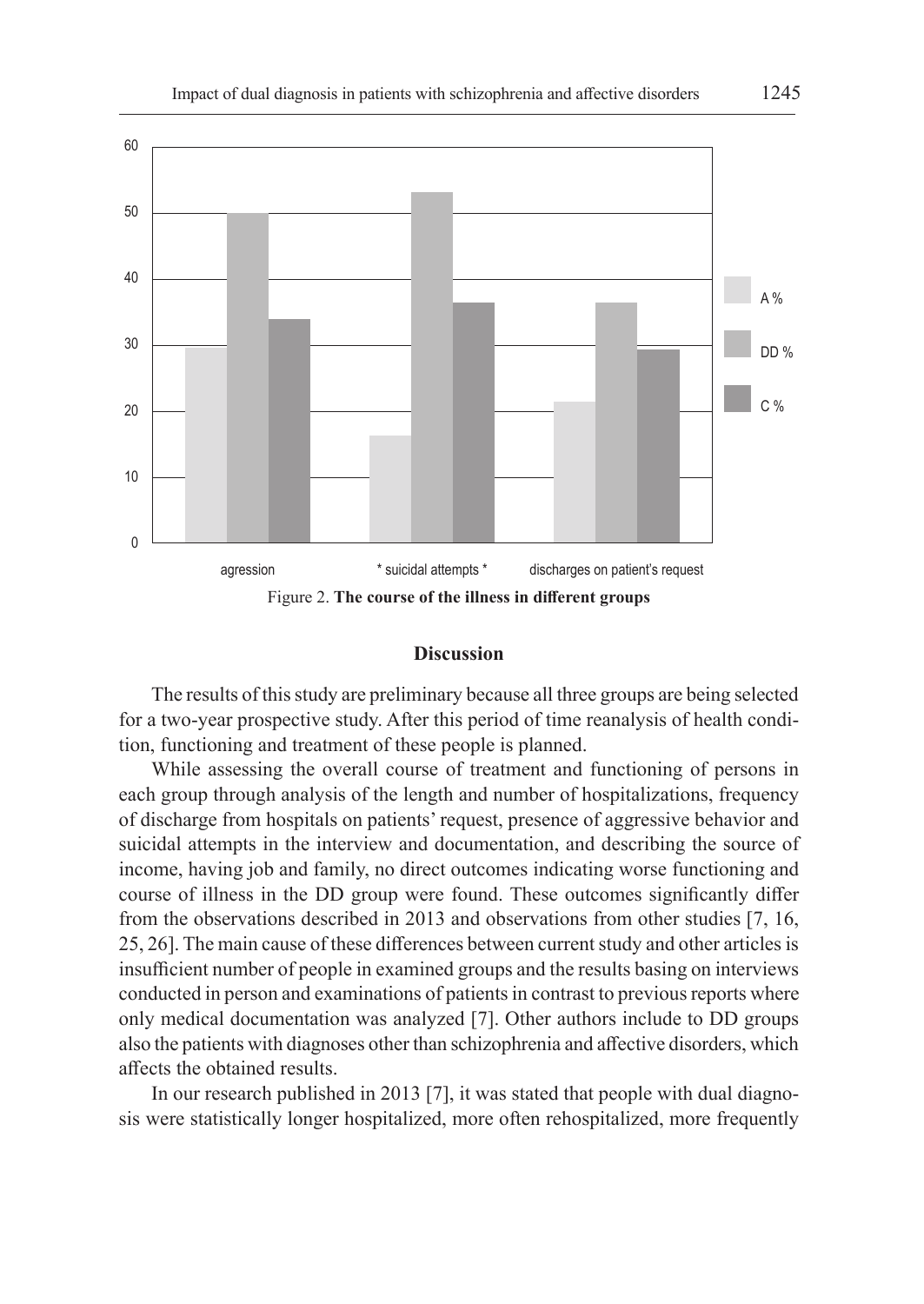discharged from hospitals without medical permission, more frequently exhibited aggressive behavior, and more often attempted suicide; similarly to the present study, no differences between groups were found when it comes to the frequency of occurrence of somatic diseases as well as injuries. Similarly to the current study, the group of addicted persons without co-occurring disorders more often had full-time job and less often used other forms of aid like social help and disability pension. It is important to pay attention to the fact that there is a clearly higher frequency of suicidal attempts in the DD group, which is consistent with the results of other authors. Statistically higher number of unmarried people in the dual diagnosis group is also underlined, like in other research [5, 16, 18, 25, 27, 28]. In the research of Chakraborty et al. from 2014 [29], there are no differences between groups when it comes to the risk of suicidal attempts, however, we should focus here on cultural factors and greater family support. In the research published by Perez et al. [5], as in the present study, it was shown that the age of PS use onset in the DD group was lower in comparison to persons addicted to PS without co-occurring mental illnesses and mentally ill people not abusing PS.

It is emphasized that the ability to, e.g., maintain job and employment may be the indicator of mental stability [30]. Therefore, taking into account factors such as having job and employment, living alone or with the family, showing aggressive behavior, and the number of hospitalizations one can try to compare the functioning of a given person in a social group. In the current study all these factors did not differ statistically between groups. However, the limitations of this work, i.e., small groups, only inpatients included in the study, should be borne in mind. All examined persons were the patients of the closed psychiatric ward, which may not reflect certain features of this group (outpatient treatment was not included).

Patients with dual diagnosis much more frequently discontinue treatment and begin to reuse PS, which results in exacerbation of the symptoms of the illness and higher suicidal risk [5, 13, 16, 18, 21, 27, 28, 31–33]. For these reasons attention should be paid to the need for a longer period of inpatient psychiatric treatment of people with DD before referring them to the rehab. The special needs of patients with DD require the creation and implementation of uniform and adapted to the treated disorders standards of therapy, and a number of treatment centers adequate to the needs. Moreover, the problem of omitting the phenomenon of co-occurrence of mental illness and addiction is also highlighted in the literature [4, 31, 33]. De Waal et al. [22] draws attention to the greater risk of persecution of people with DD in the society, that is why preventive measures should be taken. It has been pointed out that correctly diagnosed DD and suitable treatment and support allow to improve the functioning of this group of patients [33].

Considering the length and number of hospitalizations as well as the source of income, the results in the DD group were comparable to the control group (C) of mentally ill persons without addiction. The analysis of the occurrence of somatic diseases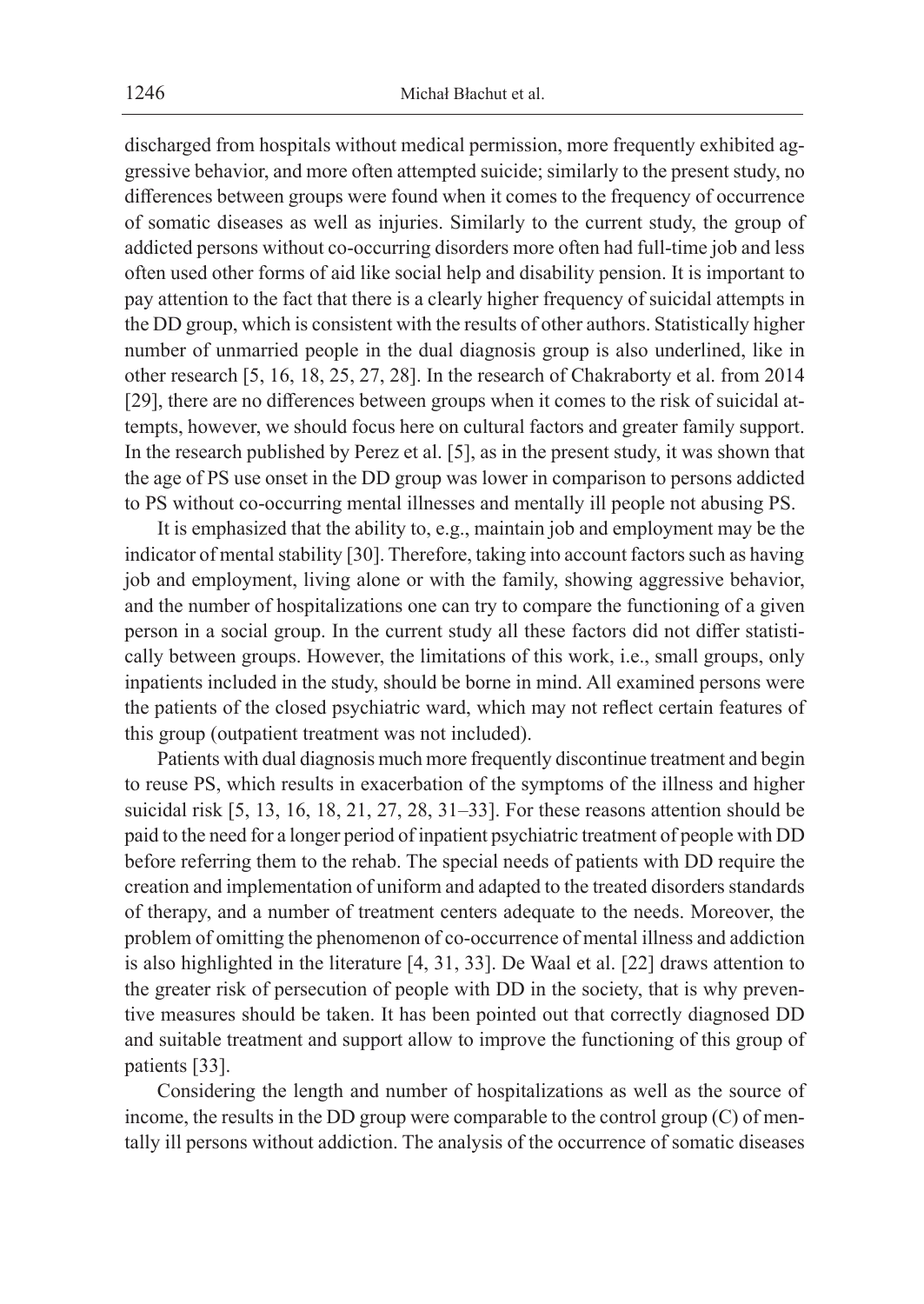as well as accidents and injuries did not show any significant differences between groups. Due to the great diversity of examined DD groups in the literature, the results are different: some researchers observe a higher frequency of gastrointestinal diseases among people addicted to alcohol in the DD group in comparison to patients with mental illnesses without addiction [34], other scientists [25, 28] reported higher frequency of occurrence of somatic diseases in the DD group in comparison to the addicted people (A), but in comparison to the mentally ill people not using PS the frequency of somatic diseases in the DD group was lower [25]. In the work of Perez et al. [5], DD psychiatric inpatients were examined and sociodemographic and clinical factors were analyzed. It was shown that 69% of people were unmarried and 90% had a low economic status, and that most common factors associated with DD diagnosis were: age 18–35, male sex, aggressive behavior, psychiatric rehospitalizations up to one year after a discharge from a hospital. Similar results were obtained in the current study.

In the study by Charzyńska et al. [35], 69% of people from the DD group were married, 80% lived with a family. The study covered patients hospitalized for more than 48 hours, but persons with the history of intensive violence were excluded, what was most probably the reason of discrepancies. More patients with DD in this study were married probably because the majority of diagnoses were related to mood disorders, whereas in other studies and in the current work the DD group included more people diagnosed with psychotic disorders.

The results of this study are influenced by the number and type of comorbid mental illnesses. A large percentage of patients diagnosed with schizophrenia in the DD group may contribute to differences in the observed results, e.g., lower percentage of married, self-reliant and financially independent people. In other works [7, 18, 35], it was shown that patients with comorbid mood disorders and PS dependence constitute the majority of DD groups and the nature and the course of a given mental illness, its intensity and type of psychopathological symptoms, are the main predictors of the occurrence of dysfunction in contact with other people and independent functioning. It should be remembered that in the present work only patients diagnosed with schizophrenia or affective disorders (unipolar or bipolar) were qualified to the DD group. A huge part of people with DD described in other works suffered from stress-related mood disorders and personality disorders, which significantly influenced the assessment and results of functioning of the entire DD group.

The main limitation of this work is a relatively small number of people in all groups, which makes it impossible to properly compare the outcomes with the literature and makes us unable to conduct an additional analyses of, e.g., possible differences concerning DD between patients suffering from schizophrenia and affective disorders.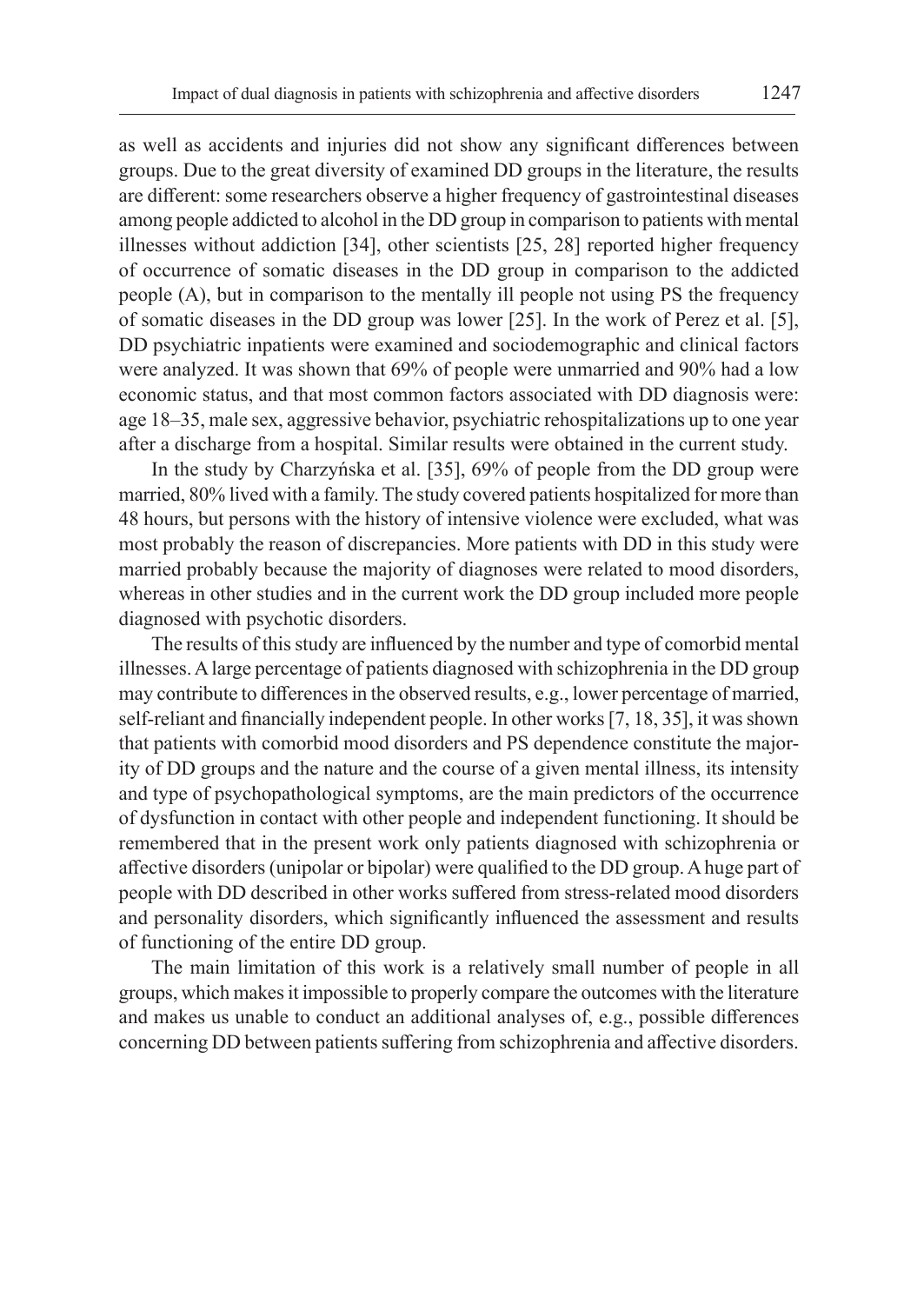## **Conclusions**

- 1. In the group of mentally ill people (C) and people with DD, there are statistically more patients with longer periods of psychiatric hospitalizations.
- 2. Suicidal attempts occurred significantly more frequently in the group of patients with dual diagnosis.
- 3. The frequency of occurrence of aggressive behavior and discharges from hospitals on their own request did not statistically differ between the mentally ill, addicted people and persons with DD.
- 4. Somatic diseases and accidents did not happen more frequently in the DD group.
- 5. In the group of dual diagnosis, there are significantly more single or divorce people and significantly fewer married people.
- 6. In the group of patients with dual diagnosis, there are statistically fewer employed people in comparison with addicted people without comorbid mental illnesses.

## **References**

- 1. *Lexicon of alcohol and drugs terms*. Geneva: World Health Organization; 1995.
- 2. Basu D, Ghosh A. *Profile of patients with dual diagnosis: Experience from an integrated dual diagnosis clinic in North India*. J. Alcohol. Drug. Depend. 2015; 3(3): 207.
- 3. Habrat B. *Trudności diagnostyczne w przypadkach osób z tzw. podwójnym rozpoznaniem*. In: Meder J, editor. *Pacjenci z podwójną diagnozą – problemy diagnostyczne i terapeutyczne*. Krakow: Library of Polish Psychiatry; 2004. P. 11–19.
- 4. Kandel I. *Program terapeutyczny dla pacjentów z podwójną diagnozą, nadużywających substancji psychoaktywnych*. Psychiatr. Pol. 2007; 41(5): 727–736.
- 5. Perez GA, Bernal LA, Silva JB, Hincapie G. *Sociodemographic and clinical factors associated with dual disorders in a psychiatric hospital*. Salud. Mental. 2017; 40(6): 279–290.
- 6. Regier DA, Farmer M, Rae D, Locke BZ, Keith SJ, Judd LL et al. *Comorbidity of mental disorders with alcohol and other drug abuse. Results from the Epidemiologic Catchment Area (ECA) Study*. JAMA. 1990; 264(19): 2511–2518.
- 7. Błachut M, Badura-Brzoza K, Jarząb M, Gorczyca P, Hese R. *Podwójna diagnoza u osób uzależnionych lub szkodliwie używających substancji psychoaktywnych*. Psychiatr. Pol. 2013; 47(2): 335–352.
- 8. Carrà G, Crocamo C, Borrelli P, Popa I, Ornaghi A, Montomoli C et al. *Correlates of dependence and treatment for substance use among people with comorbid severe mental and substance use disorders: Findings from the "Psychiatric and Addictive Dual Disorder in Italy (PADDI)" Study*. Compr. Psychiatry. 2015; 58: 152–159. Doi: 10.1016/j.comppsych.2014.11.021. Epub 2014 Nov 28.
- 9. Rady A, Salama H, Elkholy A, Shawky A. *793 Dual diagnosis of personality disorder and substance abuse: The need for awareness*. Eur. Psych. 2013; 28(Suppl 1): 1.
- 10. Laudet A, Magura S, Vogel HS, Knight E. *Perceived reasons for substance misuse among persons with a psychiatric disorder*. Am. J. Orthopsychiatry. 2004; 74(3): 365–375.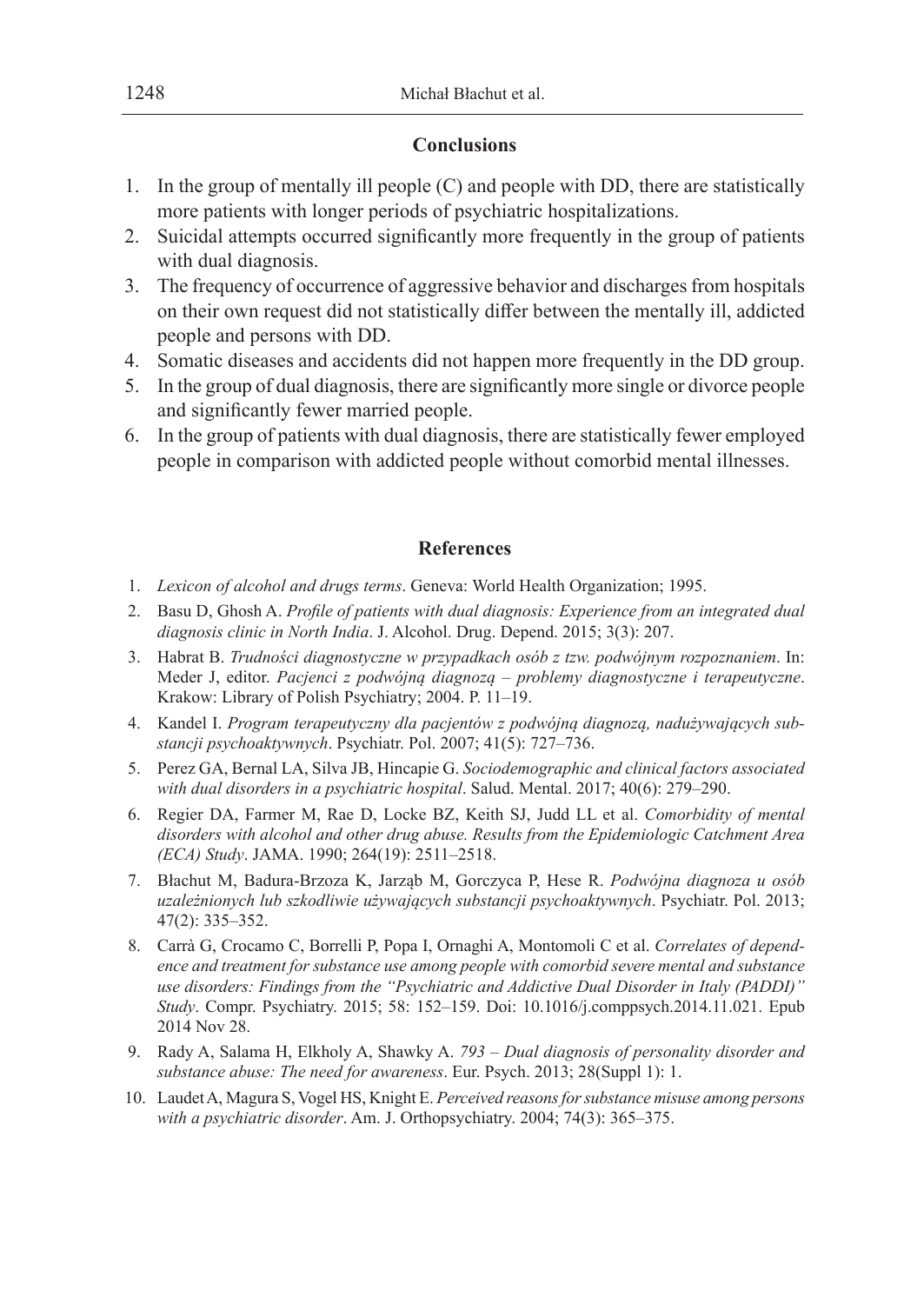- 11. Laudet A, Magura S, Vogel HS, Knight E. *Interest in and obstacles to pursuing work among unemployed dually diagnosed individuals*. Subst. Use Misuse. 2002; 37(2): 145–170.
- 12. Lehman A, Myers CP, Thopmson JW, Corty E. *Implications of mental and substance use disorders. A comparison of single and dual diagnosis patients*. J. Nerv. Ment. Dis. 1993; 181(6): 365–370.
- 13. Swartz MS, Swanson JW, Hiday VA, Borum R, Wagner HR, Burns BJ. *Violence and severe mental illness: The effects of substance abuse and nonadherence to medication*. Am. J. Psychiatry. 1998; 155(2): 226–231.
- 14. Kessler RC. *The epidemiology of dual diagnosis*. Biol. Psychiatry. 2004; 56(10): 730–737.
- 15. Lyons J, McGovern P. *Use of mental health services by dually diagnosed patients*. Hosp. Community Psychiatry. 1989; 40(10): 1067–1109.
- 16. Drake RE, Wallach MA. *Substance abuse among the chronic mentally ill*. Hosp. Community Psychiatry. 1989; 40(10): 1041–1046.
- 17. Matali J, Andión O, Pardo M, Iniesta R, Serrano E, San L. *Adolescents and dual diagnosis in a Psychiatric Emergency Service*. Adicciones. 2016; 28(2): 71–79. Doi: 10.20882/adicciones. 783.
- 18. Arias F, Szerman N, Vega P, Mesias B, Basurte I, Rentero D. *Bipolar disorder and substance use disorders. Madrid study on the prevalence of dual disorders/pathology*. Adicciones. 2017; 29(3): 186–194.
- 19. Madoz-Gúrpide A, García Vicent V, AG, Luque Fuentes E, Ochoa Mangado E. *Predictors of the therapeutic discharge in patients with dual pathology admitted to a therapeutic community with a psychiatric unit*. Adicciones. 2013; 25(4); 300–308.
- 20. Konarzewska B, Szulc A, Galińska B, Rudnik I, Juchnowicz D. *Naruszanie porządku prawnego w grupie chorych na schizofrenię uzależnionych od alkoholu*. Pol. Merk. Lek. 2003; 15(89): 424.
- 21. Roncero C, Szerman N, Terán A, Pino C, Vázquez JM, Velasco E et al. *Professionals perception on the management of patients with dual disorders*. Patient Prefer. Adherence. 2016; 10: 1855–1868.
- 22. Waal de MM, Christ C, Dekker JJM, Kikkert MJ, Lommerse NM, Brink van den W et al. *Factors associated with victimization in dual diagnosis patients*. J. Subst. Abuse Treat. 2018; 84: 68–77.
- 23. Adan A, Marquez-Arrico J, Gilchrist G. *Comparison of health-related quality of life among men with different co-existing severe mental disorders in treatment for substance use*. Health Qual. Life Outcomes. 2017; 15: 209. Doi: 10.1186/s12955-017-0781-y.
- 24. Acciavatti T, Lupi M, Santacroce R, Aguglia A, Attademo L, Bandini L et al. *Novel psychoactive substance consumption is more represented in bipolar disorder than in psychotic disorders: A multicenter-observational study*. Hum. Psychopharmacol. Clin. Exp. 2017; 32(3): e2578. https://doi.org/10.1002/hup.2578.
- 25. Szerman N, Lopez-Castroman J, Arias F, Morant C, Babin F, Masias B et al. *Dual Diagnosis and suicidal risk in a Spanish outpatient sample*. Subst. Use Misuse. 2012; 47(4): 383–389.
- 26. Horn van JE, Eisenberg MJ, Kuik van S, Kinderen van GM. *Psychopathology and recidivism among violent offenders with a dual diagnosis. A comparison with other subgroups of violent offenders*. Tijdschr. Psychiatr. 2012; 54(6): 497–507.
- 27. Blixen CE, McDougall GJ, Suen LJ. *Dual diagnosis in elders discharged from a psychiatric hospital*. Int. J. Geriatr. Psychiatry. 1997; 12(3): 307–313.
- 28. Buckley KF. *Prevalence and consequences of the dual diagnosis of substance abuse and severe mental illness*. J. Clin. Psychiatry. 2006; 67(Suppl 7): 5–9.